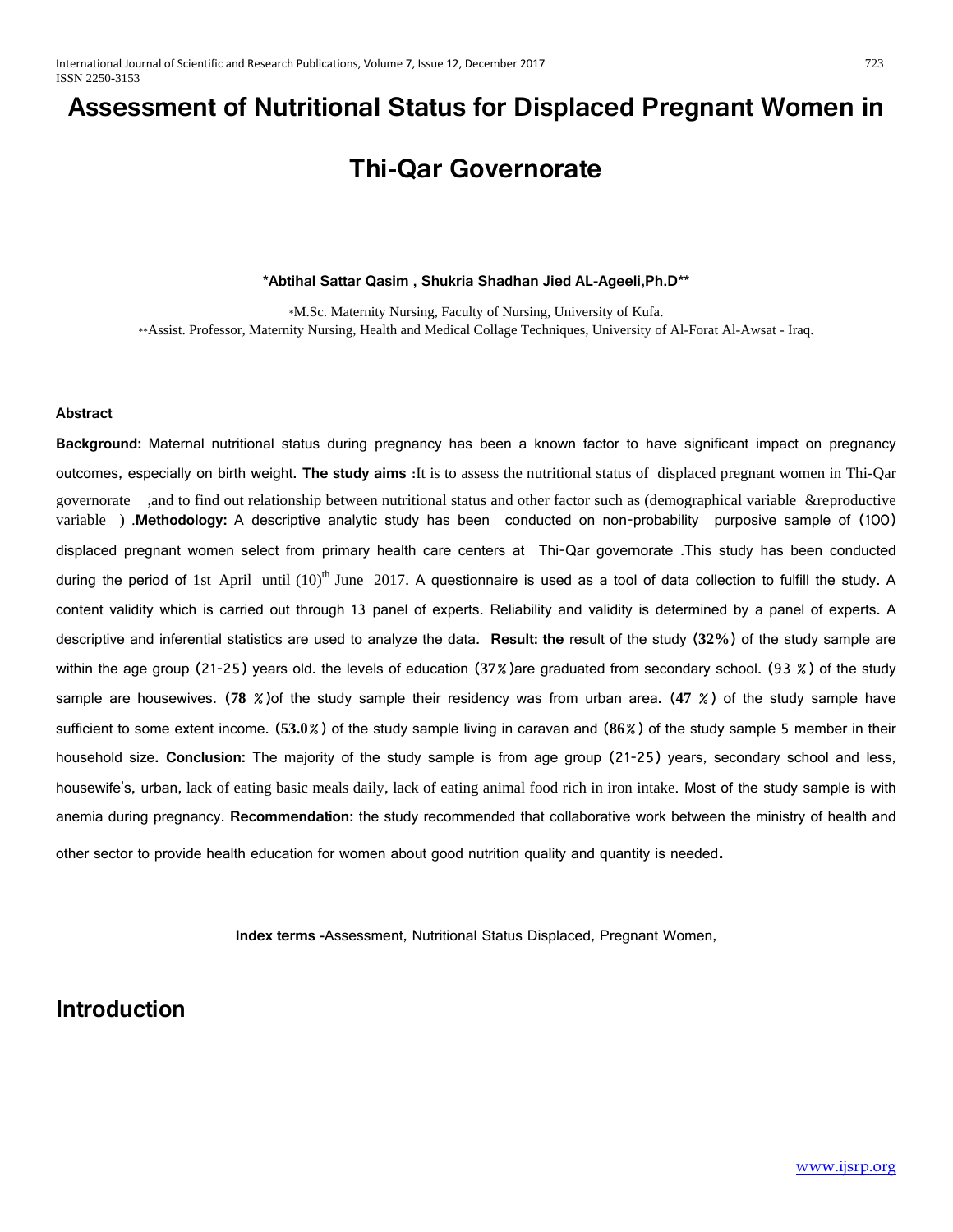Pregnancy is an anabolic process and therefore a woman's nutritional requirements must raise during pregnancy so as to allow for the foetus and maternal tissue (associated with pregnancy) to develop  $(1)$ .

Perfect nutritional intake is necessary for the health, reproductive performance and survival of the pregnant women, which is important for the development of the fetus  $(2)$ .

Unfortunately, in war-torn countries, such as Iraq, where thousands of people are displaced from their homes and are forcible to seek asylum, pregnant women are possibly susceptible to numerous risks as a result of lack of adequate nutrition.

Malnutrition and growth failure result from a insufficiency of protein and energy as well as inappropriate intake of micronutrients, particularly through gestation <sup>(3)</sup>.

Pregnant women, essentially, require additional protein for the initial disposition of tissue and maintenance of new tissue  $(3)$ .

A pregnant woman's nutritional status during and before pregnancy has numerous implication for her health as well as the future health of her children. It has been established throughout various studies that inadequate nutritional intakes before and during pregnancy may potentially effect and impact the health of the mother and child in the long term  $(4)$ .

## **Study Objectives**

- 1. It is to assess the nutritional status of displaced pregnant women in Thi-Qar governorate .
- 2. and to find out relationship between nutritional status and other factor such as (demographical variable &reproductive variable).

# **Methodology**

## **Design of the study**

Cross -section study of the study is conducted to assess nutritional status of displaced pregnant women in Thi-Qar Governorate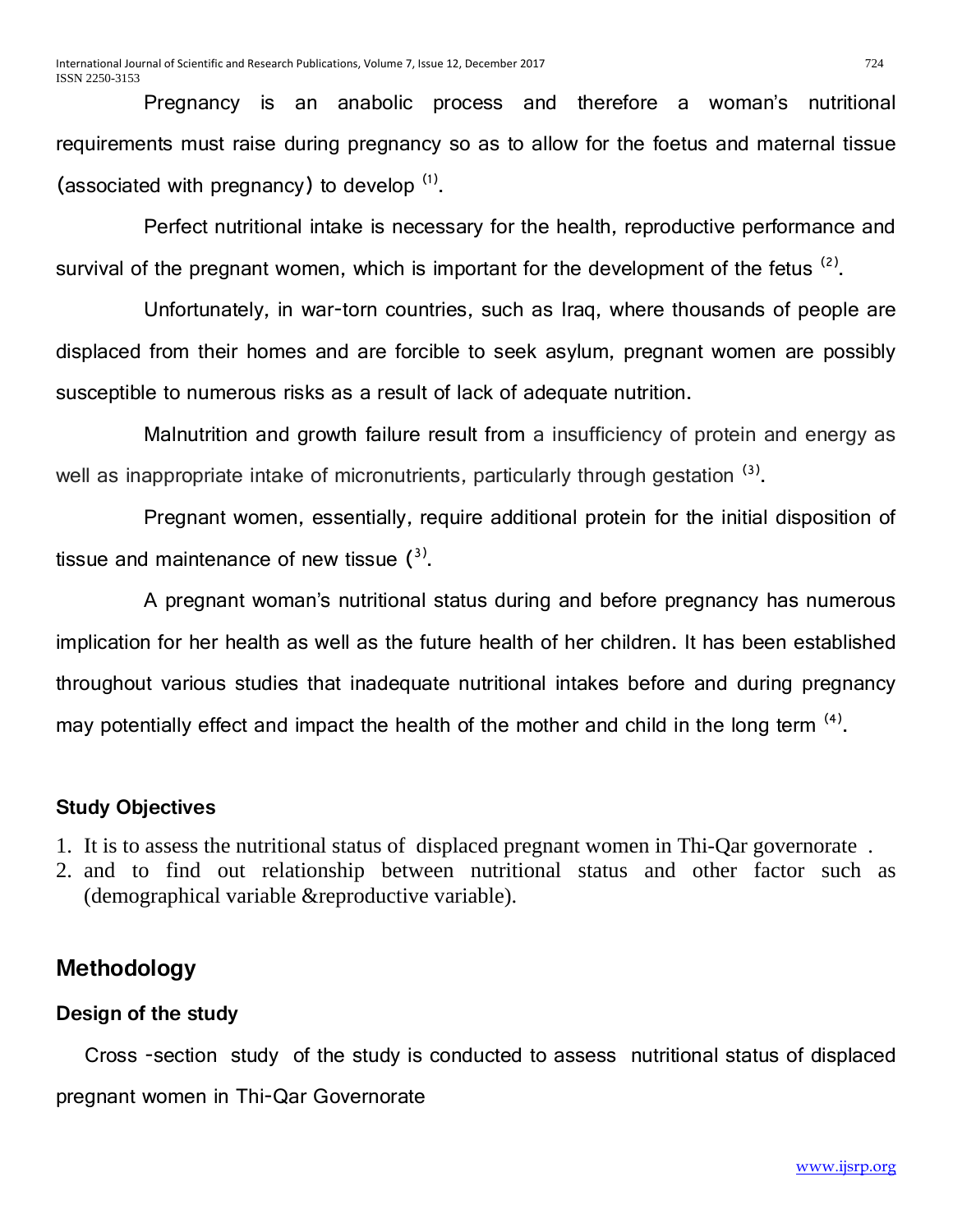### **setting of the study**

The present study is conducted in Thi-gar governorate mention in table (1)

| <b>Health Care Centers</b> | <b>Study Sample</b> |
|----------------------------|---------------------|
| 15 shapan health center,   | 25                  |
| Al hawra health center     | 22                  |
| Al gadder Health Center    | 28                  |
| Al sadeq Health Center     | 25                  |
| <sup>-</sup> otal          | 1OC                 |

#### **sample of the study :**

Non-probability purposive sample of (100) displaced pregnant women **,**who have selected from PHCc menttioned above The study sample select according to following criteria .

#### **Inclusion Criteria :**

**A-** Displaced pregnant women who attends the PHCC .

**B- B**- Women with single pregnancy

### **Exclusion Criteria are:**

**A-** Displaced pregnant women chosen for the pilot study are excluded from their sample .

**C-** Women who have twin pregnancy or triple.

### **Result of Study**

**Table (2): Distribution of the study sample according to demographic characteristic** 

| l Items    | Rating          |    | Percent |
|------------|-----------------|----|---------|
| Age /years | 20 years & less | 24 | 24.0    |
|            | $21-25$ years   | 32 | 32.0    |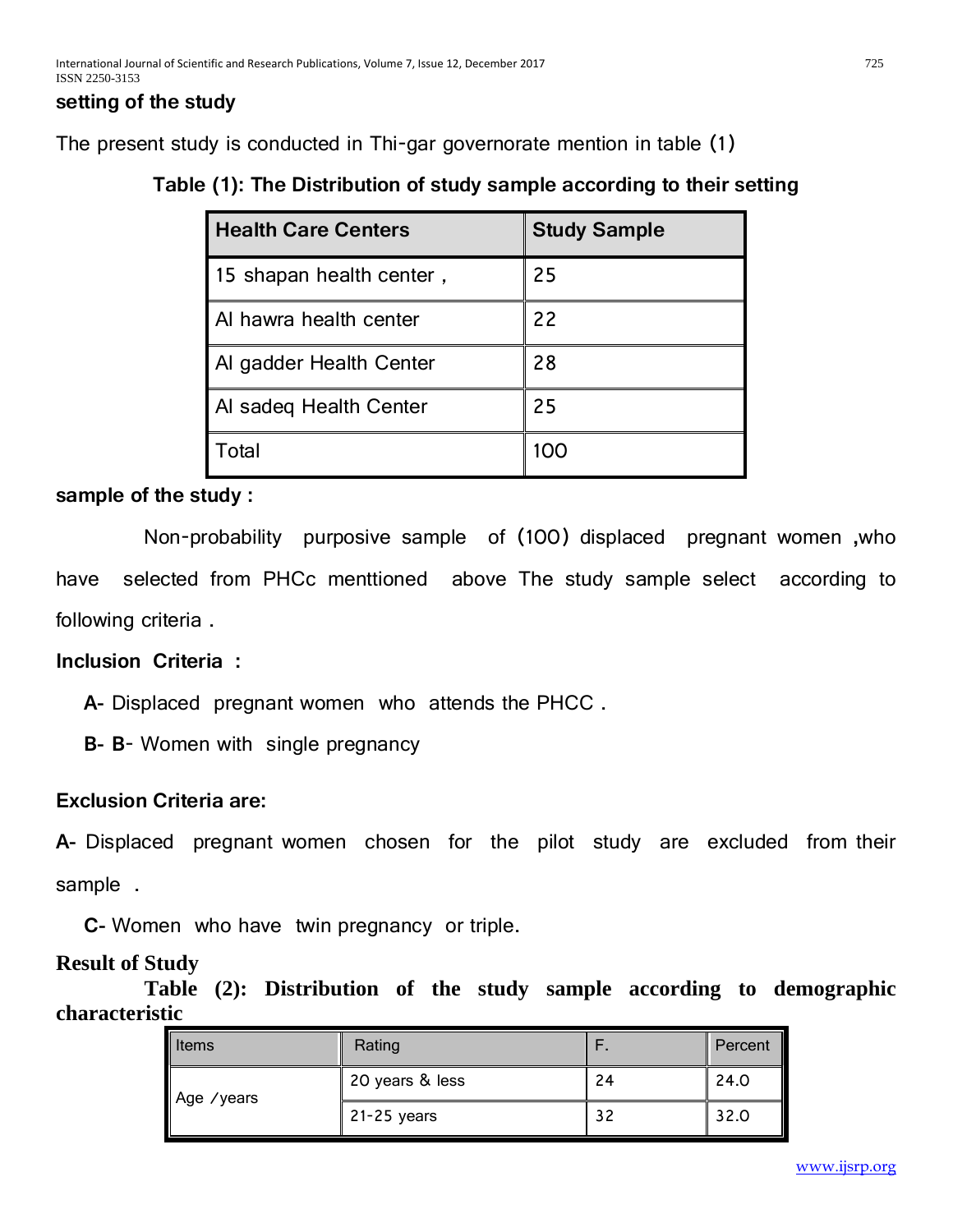|                      | $26-30$ years             | 24             | 24.0 |
|----------------------|---------------------------|----------------|------|
|                      | $31-35$ years             | 16             | 16.0 |
|                      | more than 35              | $\overline{4}$ | 4.0  |
|                      | Illiterate                | 13             | 13.0 |
|                      | primary school            | 28             | 28.0 |
| Educational level    | secondary school graduate | 37             | 37.0 |
|                      | Institute                 | 15             | 15.0 |
|                      | Baccalaureate             | 6              | 6.0  |
|                      | Master                    | $\mathbf{1}$   | 1.0  |
| Occupation status    | Employee                  | $\overline{7}$ | 7.0  |
|                      | Housewife                 | 93             | 93.0 |
| Residency            | Urban                     | 78             | 78.0 |
|                      | Rural                     | 22             | 22.0 |
| Socioeconomic status | Sufficient                | 9              | 9.0  |
|                      | sufficient to some extent | 47             | 47.0 |
|                      | Insufficient              | 44             | 44.0 |
|                      | Own house                 | 6              | 6.0  |
| Type of house        | Rent house                | 41             | 41.0 |
|                      | Caravan                   | 53             | 53.0 |
| Household size       | 3 to 4 member             | 14             | 14.0 |
|                      | above 5 member            | 86             | 86.0 |

Table (2) shows that (32.0%) of the study sample are within the age group (21-

25) years, (37.0%)are graduated from secondary school graduated. (93.0 %) of the study sample are housewives. (78.0%)of the study sample their residency was from urban area. (47.0%) of the study sample have sufficient to some extent in their socioeconomic status. (53.0%) of the study sample living in caravan. and (86.0%) of the study sample are above 5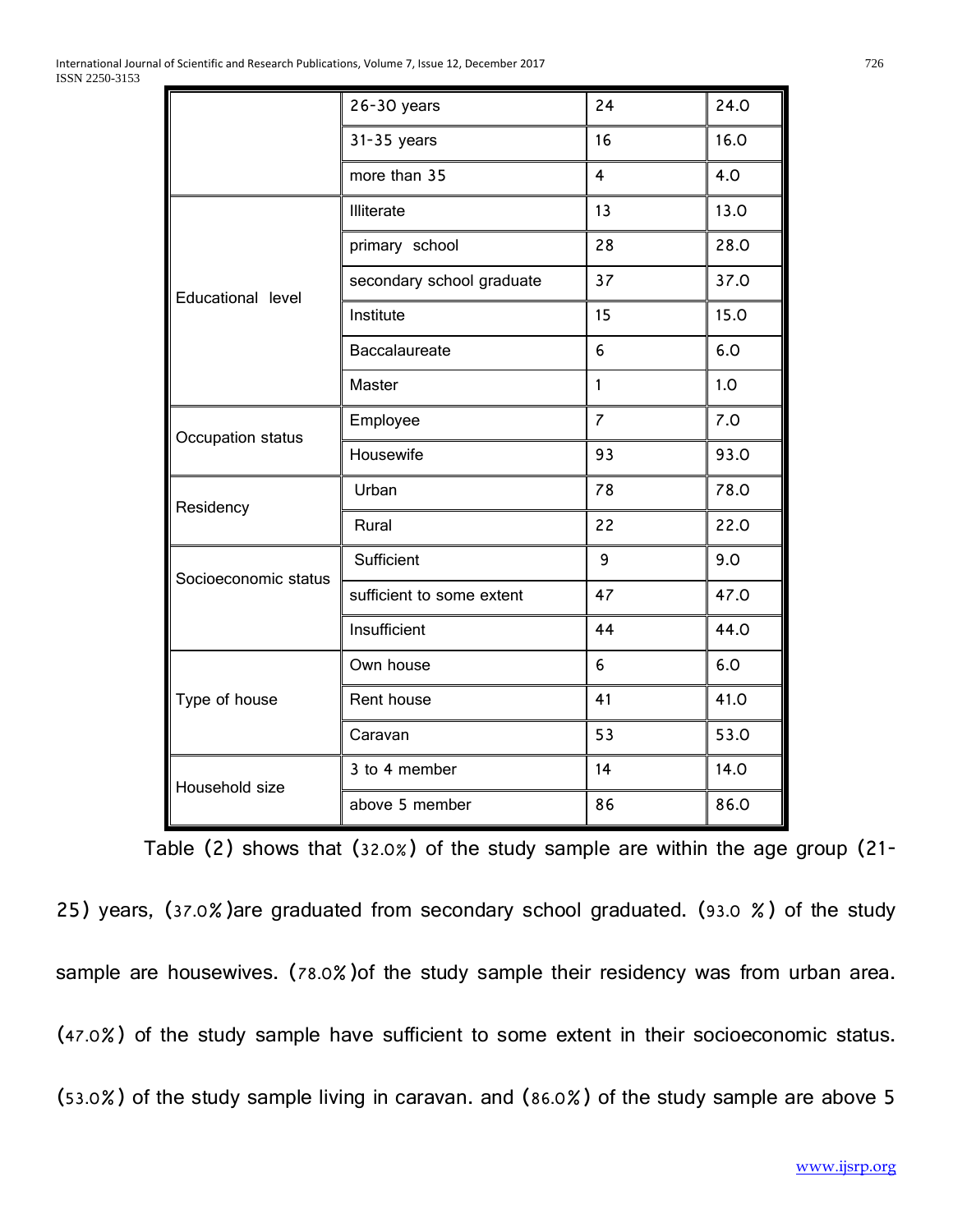members in their household size.

| <b>Items</b>                           | Rating            | F. | <b>Percent</b> |
|----------------------------------------|-------------------|----|----------------|
|                                        | $13-18$ years     | 52 | 52.0           |
|                                        | $19-24$ years     | 37 | 37.0           |
| Age at marriage                        | $25 - 30$ years   | 10 | 10.0           |
|                                        | 31-36 years       | 1  | 1.0            |
|                                        | Primigravida      | 51 | 51.0           |
| Gravida                                | $2 - 3$           | 35 | 35.0           |
|                                        | 4 and above       | 14 | 14.0           |
|                                        | None              | 51 | 51.0           |
| Para                                   | $1 - 2$           | 30 | 30.0           |
|                                        | $3 - 4$           | 19 | 19.0           |
|                                        | None              | 82 | 82.0           |
| Number of abortion                     | $1 - 2$           | 12 | 12.0           |
|                                        | $3 - 4$           | 6  | 6.0            |
|                                        | None              | 53 | 53.0           |
| Number of live children                | $1 - 2$           | 19 | 19.0           |
|                                        | $3 - 4$           | 28 | 28.0           |
| Mode of delivery                       | None              | 51 | 51.0           |
|                                        | Normal            | 36 | 36.0           |
|                                        | caesarean section | 13 | 13.0           |
|                                        | Primigravida      | 51 | 51.0           |
| Interval<br>among<br>last<br>pregnancy | under 2 year      | 34 | 34.0           |
|                                        | 2 years &above    | 15 | 15.0           |
| Gestational age                        | 14-28 weeks       | 35 | 35.0           |

# **Table (3) : Distribution of the study sample according to reproductive characteristic history (n=100).**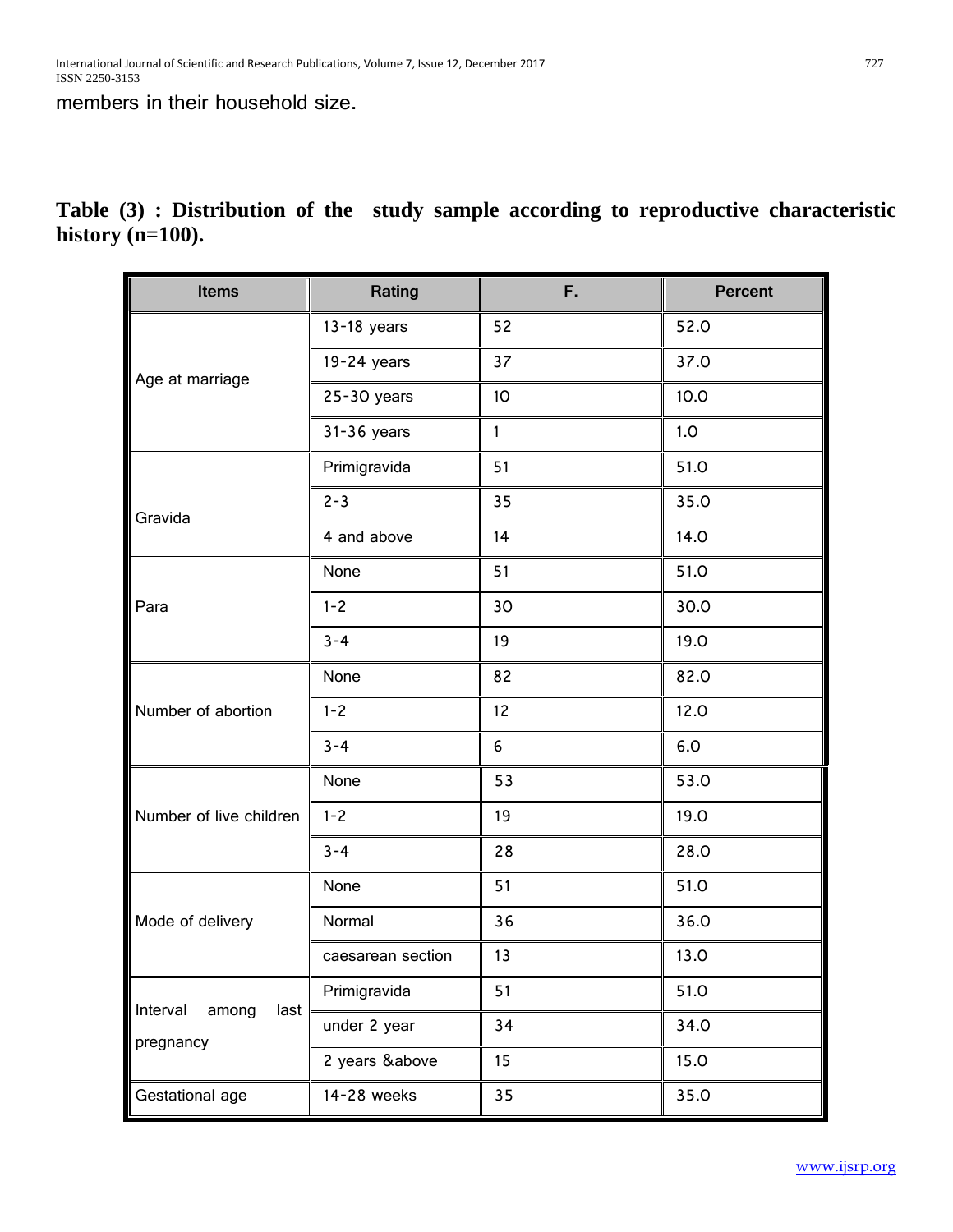|                       | 29-40 weeks | 65 | 65.0 |
|-----------------------|-------------|----|------|
| Breast feeding during | No          | 89 | 89.0 |
| the current pregnancy | Yes         |    | 11.0 |

 Table (3) shows that (52.0%) of the study sample their age of marriage is between 13-18 years, (51.0%) of the study sample are Primigravida, (51.0%) of the sample don't have deliveries, (82.0%) don't have abortion, (53.0 %) don't have alive children, ( 51.0%) Primigravida, (51.0%) don't have interval because are Primigravida , (65.0%) of the study sample gestational age 29-40 weeks, (89.0%) of the study sample don't breast feeding during the current pregnancy.

|           | Table (4): Distribution of the study sample according to complication during pregnancy |
|-----------|----------------------------------------------------------------------------------------|
| $(n=100)$ |                                                                                        |

| Items               | Rating         | F. | Percent |
|---------------------|----------------|----|---------|
| Complication during | <b>PIH</b>     | 10 | 10.0    |
| this pregnancy      | <b>GDM</b>     | 10 | 10.0    |
|                     | hyperemesis    | 5  | 5.0     |
|                     | gravidaram     |    |         |
|                     | Anemia         | 69 | 69.0    |
|                     | Dental problem | 6  | 6.0     |

Table (4) shows that (69.0%) of the study sample suffers from anemia.

# **Discussion of the Study**

Part I:Discussion of the socio demographic characteristic for displaced pregnant women. Table (2)The results of the present study show that the high percentage of the study sample is within the age group (21-25 ) years old. This result matches the result of Rashash et al 2015<sup>(5)</sup> who found in his study that the majority of the study subjects age were between (21-25 ) years old.

In addition, the level of education, the present study indicates that the highest percentage of the study sample are secondary school graduates. This result disagrees with Nigeen et. al., 2015<sup>(6)</sup>; Al Asadi *et. al.*, 2013<sup>(7)</sup> in their study, they mentioned that there is high percentage of study sample are illiterate .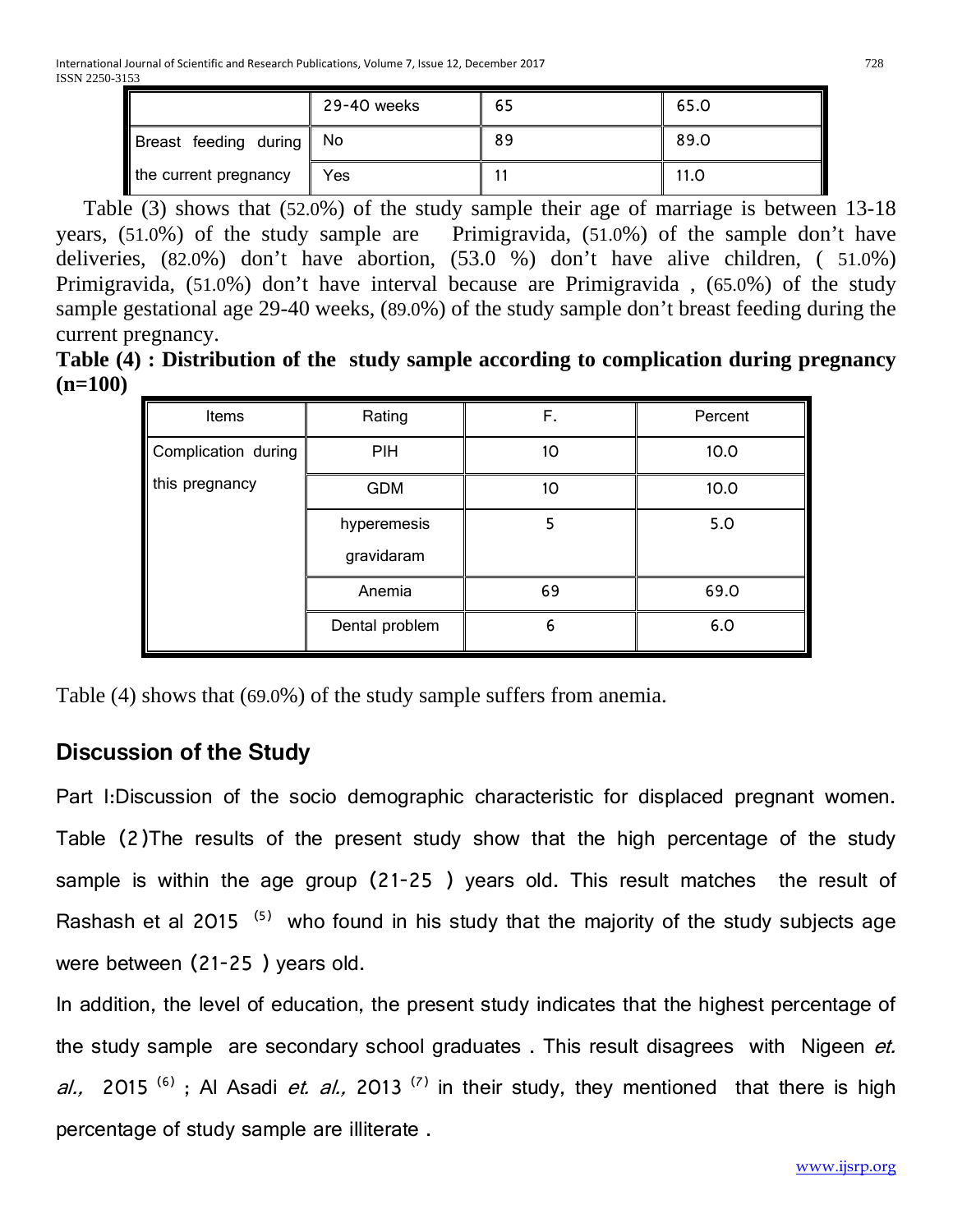Regarding to occupation the most of study sample were housewife. This result came along with Qiu, et al., 2014<sup>(8)</sup>; Sadat et al., 2012<sup>(9)</sup> in their study that the majority of study sample are housewife.

 Relative to the residency, the present study shows that the majority of both groups are living in urban residential area. This result agrees with the result of Teimouri *et. al.*, 2015  $(10)$ ; they mentioned that both groups are living in urban residential area.

 In addetion to household size study sample are above 5 member in their household size , thie result supported UBOS, 2006<sup> $(11)$ </sup> who found that the figure of 9 members in a household is much higher than that quoted for the northern region, which was estimated to be on average about five persons per household .

 Concerning socioeconomic status, the highest percentage of study group is sufficient to some extent. This result agrees with Shaikh *et al.*, 2011<sup>(12)</sup> in their study they mentioned that the majority of study group are barely sufficient.

part II: Discussion of the reproductive characteristic for displaced pregnant women.

 Table (3) In relation to the age of marriage, high percentage of study sample are between 13-18 years. This results supported by Miranda, et al. 2012<sup>(13)</sup> in their study which indicated that the highest percentage of both groups have equal or more 15 years.

 About number of gravidity, the majority of the sample in study sample have 4 and above numbers of pregnancy. This result comes along with Alijahan, et al. 2014<sup>(14)</sup> who indicated that the highest percentage of both groups are multi gravid.

 Relative to the number of parity, high percentage of the study sample are Primigravida. This result disagrees with van den Broek, et al. 2014<sup>(15) in</sup> their study which indicated that the highest percentage of study sample are (parity  $1-4$ ).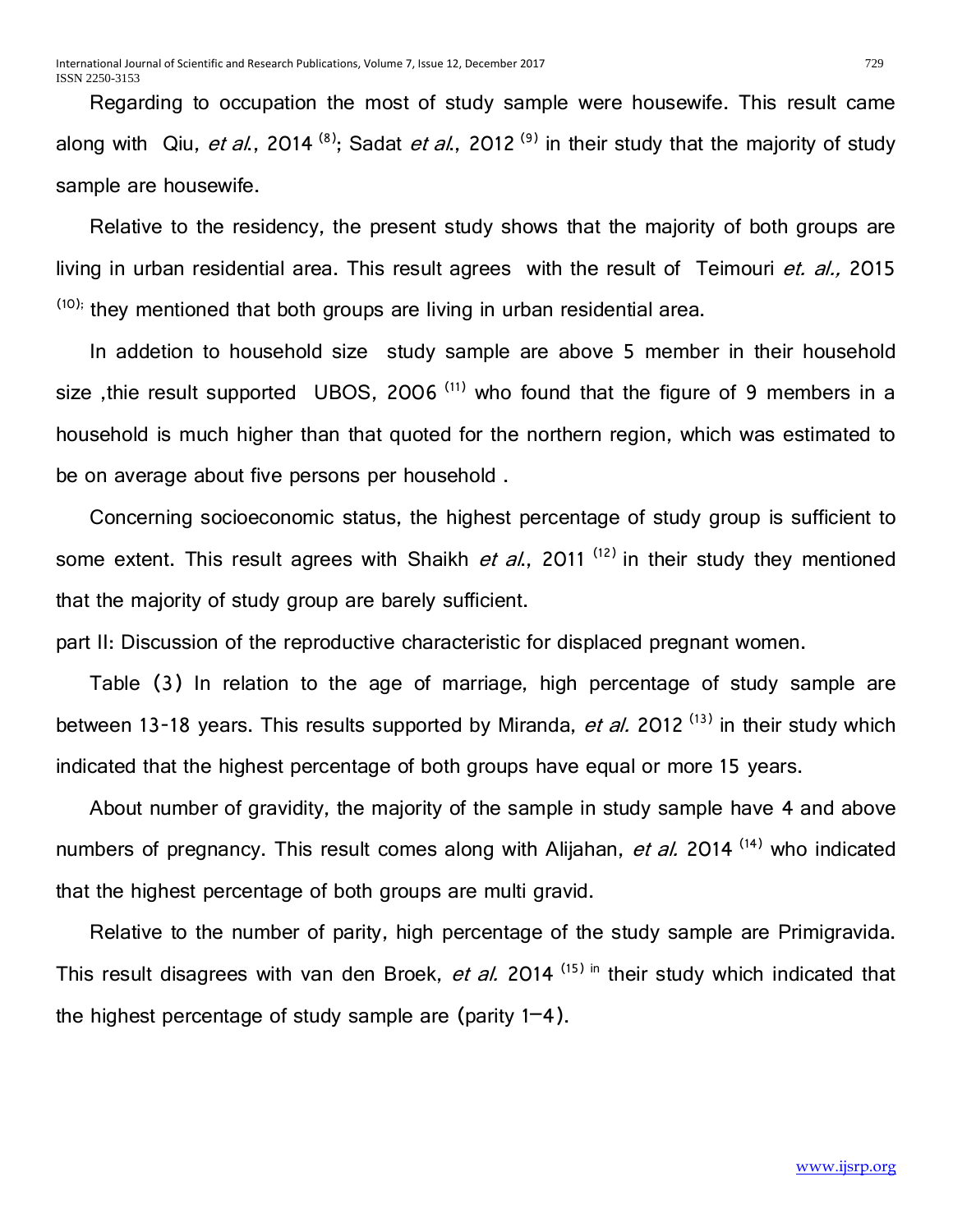The present study shows that the majority of study sample have not Their births spaced. This result is supported by Alijahan, et al.,  $(2014)^{(14)}$  in their study which indicated that the highest percentage of study sample have their births spaced.

Part-III: Discussion of the study sample according to complication during pregnancy.

 Table (4) Also the present study shows that the majority of study group suffers from anemia as complication during present pregnancy which disagrees with (Alijahan, et al. 2014)  $(14)$ ; (Al-Dabbagh and Al-Taee 2006)  $(16)$  in their study they mentioned that most of study samples had no complication during present pregnancy.

#### **References**

- 1. Ramakrishnan U. (2004). "Nutrition and low birth weight: from research to practice," S20-S27.
- 2. Mora J.O. and Nestel P.S. (2000). Improving prenatal nutrition in developing countries: strategies, prospects, and challenges. Am J Clin Nutr. <sup>71</sup>(suppl):1353S–63S. Printed in USA.
- 3. Kathleen Abu-Saad and Drora Fraser. (2010). Maternal Nutrition and Birth Outcomes. Matern Child Nutr 1: 130–141.
- 4. Khoushabi F, Saraswathi G. 2010. Association between maternal nutrition status and birth weight of neonates in selected hospitals in Mysore city, India. Pakistan Journal of Nutrition 9 (12): 1124-1130.
- 5. Rashash Doaa ,screening iron deficiency anemia among postpartum women attending primary health care center at Al-Nasiriya city ,2015
- 6. Nigeen, W., Bhat, A. S., Gulzar, K., & Taing, S. Correlation of bacterial vaginosis with preterm labour: a case control study. International Journal of Reproduction, Contraception, Obstetrics and Gynecology, (2015). 4(6), P.P. 1868-1874.
- 7. Al Asadi, K.: Risk Factors Contributed to Preterm Birth. Kufa Journal for Nursing Sciences, 2013, Vol (3), No (3) p.3 .
- 8. Qiu, J., He, X., Cui, H., Zhang, C., Zhang, H., Dang, Y., ... & Bai, H. Passive smoking and preterm birth in urban China. American journal of epidemiology, (2014). 180(1), P.P. 94-102.
- 9. Sadat, Z., Bazarganipour, F., Sehat, Z., Abedzadeh-Kalarhoudi, M., Saberi, F., Abbaszadeh, F., & Karimian, Z.: The Relationship Between Maternal Passive Smoking During Pregnancy and Preterm Delivery. Nursing and Midwifery Studies, (2012). 1(1), P.P. 22-25.
- 10. Teimouri, Z., Dolatian, M., Shishehgar, S., Ajami, M., & Majd, H.: A Comparison between Dietary Habits for Pregnant Women with Preterm and Term Delivery in Khorasan, Iran. Open Journal of Nursing, (2015). 5(09), P.P. 790-796.
- 11. UBOS (2006). Uganda Bureau of Statistics Report on the Uganda National Household Survey. Uganda National Census Report, 2002.